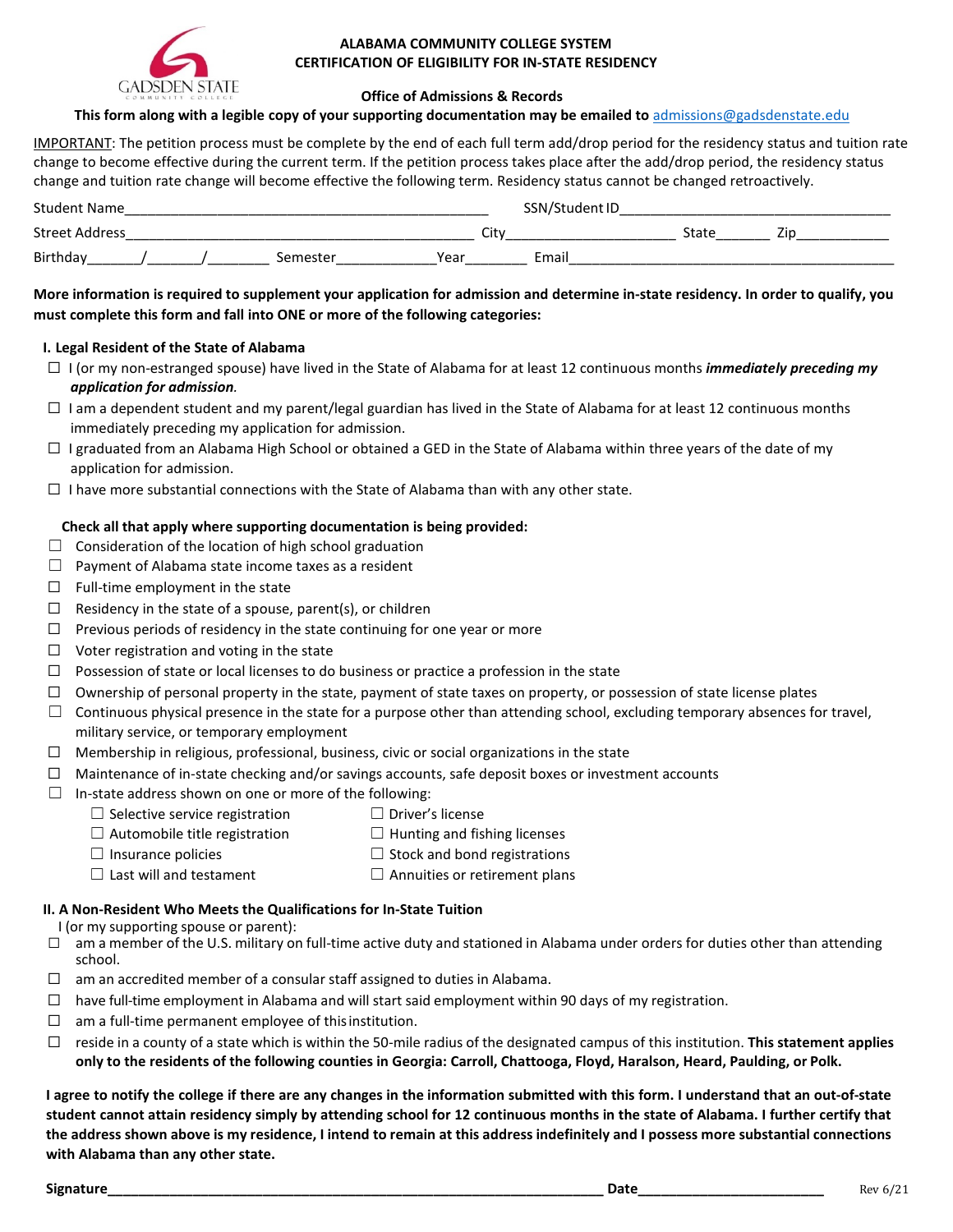# **Gadsden State Community College Residency Guidelines and Policy**

## **Residency Status**

In accordance with the Code of Alabama Section 16-64 and ACCS, residency status is determined upon admission. In determining resident student status for the purpose of charging tuition, the burden of proof lies with the *applicant* for admission. In determining resident or nonresident classification, the primary issue is one of intent. **If a person is in Alabama primarily for the purpose of obtaining an education, that person shall be considered a nonresident student**. The institution may request proof that the applicant meets the stipulations for in-state residency. A student's residency status will be presumed for one full academic year of his/her most previous enrollment unless there is evidence that the student subsequently has abandoned resident status. A student failing to re-enroll within one full academic year must establish eligibility upon re-enrollment.

The petition process must be complete by the end of each full term and/drop period for the residency status and tuition rate change to become effective during the current term. If the petition process takes place after the add/drop period, the residency status change and tuition rate change will not become effective until the following term. Residency status cannot be changed retroactively.

# **In-State Residency**

The in-state tuition rate is established by the Alabama Community College System. In order to be eligible for in- state tuition as a resident student, an applicant must meet one of the following criteria:

- *1.* Has resided in the State of Alabama for at least 12 continuous months *immediately preceding application for admission.*
- 2. Is a minor whose parents, parent, or legal guardian has resided in the State of Alabama for at least 12 continuous months immediately preceding application for admission. If the minor's parents are legally separated or divorced, residence will be determined by the residency of the parent to whom the court has granted custody
	- o *Minor Dependent:* A single individual under 19 years of age and a married individual under 18 years ofage, but excludes an individual whose disabilities of non-age have been removed by a court of competent jurisdiction for a reason other than establishing a legal residence in Alabama.
	- o *Supporting Person:* Either or both parents of the student, if the parents are living together, or if the parents are divorced or living separately, then either the parent having legal custody or, if different, the parent providing the greater amount of financial support. If both parents are deceased, or if neither has legal custody, supporting person shall mean, in the following order: the legal custodian of the student, the guardian, and the conservator.
- *3.* Has graduated from an Alabama high school or has obtained a GED in the State of Alabama within three years of the date of his/her application for admission in accordance with the requirements set forth in the *Code of Alabama.*
- 4. An individual determination of eligibility for in-state tuition shall be made by the institution by evaluating the presence or absence of connections with the State of Alabama and proof of primary residency in the State. This evaluation shall include but is not limited to the consideration of the following connections:
	- o Payment of Alabama state income taxes as a resident.
	- $\circ$  Ownership of a residence or other real property in the state and payment of state ad valorem taxes on the residence or property.
	- o Full-time employment in the state.
	- o Residence in the state of a spouse, parents, or children.
	- $\circ$  Previous periods of continuous residency in the state continuing for one year or more.
	- o Voter registration and voting in the state continuing in the state that initially occurred at least one year prior to the initial registration of the student in Alabama at a public institution of higher education.
	- $\circ$  Possession of state or local licenses to do business or practice a profession in the state.
	- $\circ$  Ownership of personal property in the state, payment of state taxes on the property, and possession of state license plates.
	- o Continuous physical presence (non-transient or split-residency status) in the state **for a purpose other than attending school**, except for temporary absences for travel, military service, and temporaryemployment.